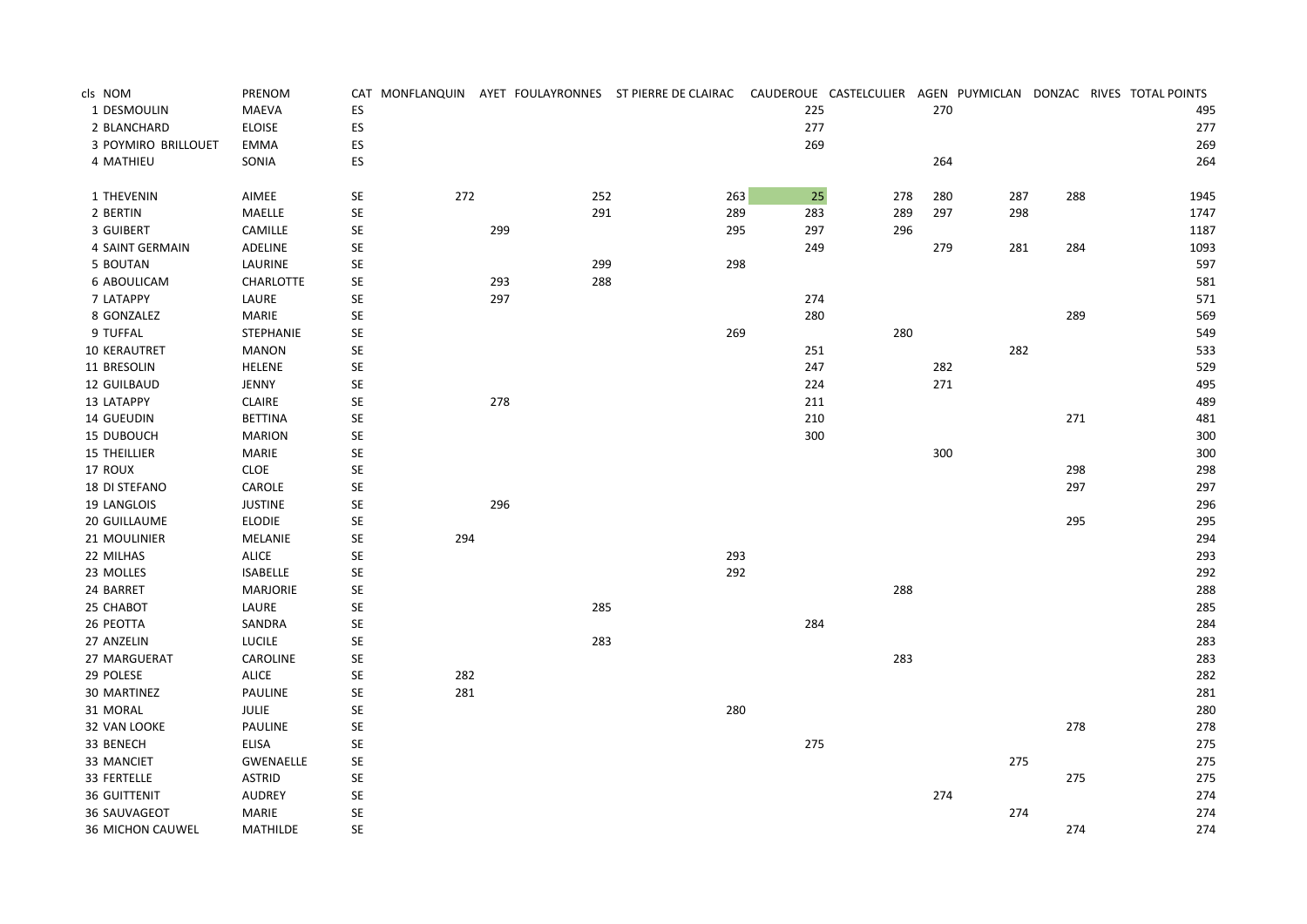| 39 GOLIAS          | CAMILLE              | $\mathsf{SE}\xspace$ | 267 |     |     |     |     |     |     |     | 267 |
|--------------------|----------------------|----------------------|-----|-----|-----|-----|-----|-----|-----|-----|-----|
| 39 GAYRARD         | LUCILE               | $\mathsf{SE}\xspace$ |     |     | 267 |     |     |     |     |     | 267 |
| 39 D HUYVETTER     | <b>CLAIRE</b>        | $\mathsf{SE}\xspace$ |     |     |     | 267 |     |     |     |     | 267 |
| 39 MATHIEU         | SARAH                | $\mathsf{SE}\xspace$ |     |     |     |     |     | 267 |     |     | 267 |
| 43 BANZET          | EVA                  | $\mathsf{SE}\xspace$ |     | 264 |     |     |     |     |     |     | 264 |
| 43 SOUTON          | <b>LUCIE</b>         | SE                   |     |     | 264 |     |     |     |     |     | 264 |
| 45 BONAFOS         | JULIE                | SE                   |     |     |     | 262 |     |     |     |     | 262 |
| 46 CAZARRE         | AMELIE               | $\mathsf{SE}\xspace$ |     | 260 |     |     |     |     |     |     | 260 |
| <b>46 DRAPPIER</b> | NADEGE               | $\mathsf{SE}\xspace$ |     |     | 260 |     |     |     |     |     | 260 |
| <b>48 PILLEUL</b>  | <b>EMMA</b>          | $\mathsf{SE}\xspace$ |     |     |     | 259 |     |     |     |     | 259 |
| 49 AZAR            | MARIE                | $\mathsf{SE}\xspace$ |     |     |     |     |     | 258 |     |     | 258 |
| 50 BURIEZ          | <b>MARION</b>        | $\mathsf{SE}\xspace$ |     |     |     |     |     | 255 |     |     | 255 |
| 51 BURIEZ          | PAULINE              | $\mathsf{SE}\xspace$ |     |     |     |     |     | 254 |     |     | 254 |
| 52 PERALTA         | JENNY                | $\mathsf{SE}\xspace$ |     |     |     |     |     | 246 |     |     | 246 |
| 53 MARGNAC         | MELODY               | $\mathsf{SE}\xspace$ |     |     |     |     |     | 245 |     |     | 245 |
| 54 POUJADE         | CAMILLE              | $\mathsf{SE}\xspace$ |     |     |     | 243 |     |     |     |     | 243 |
| 55 PEDRONI         | REMALIA              | $\mathsf{SE}\xspace$ |     |     |     | 238 |     |     |     |     | 238 |
| 56 BOTTARO         | <b>FELICIA</b>       | SE                   |     |     |     |     |     | 237 |     |     | 237 |
| 57 HAIG            | CLARE                | $\mathsf{SE}\xspace$ |     |     |     | 231 |     |     |     |     | 231 |
| 58 LABERNADE       | <b>ELODIE</b>        | $\mathsf{SE}\xspace$ |     |     |     | 226 |     |     |     |     | 226 |
| 59 PAYET           | KAREN                | $\mathsf{SE}\xspace$ |     |     |     | 213 |     |     |     |     | 213 |
| 60 KRUY            | <b>SIVHOUR</b>       | $\mathsf{SE}\xspace$ |     |     |     | 208 |     |     |     |     | 208 |
| 61 LE GALL         | MYLENE               | $\mathsf{SE}\xspace$ |     |     |     | 202 |     |     |     |     | 202 |
| 62 DOUMERGUE       | AURORE               | $\mathsf{SE}\xspace$ |     |     |     | 201 |     |     |     |     | 201 |
| 63 RAYNAUD         | CHARLENE             | $\mathsf{SE}\xspace$ |     |     |     | 190 |     |     |     |     | 190 |
| 1 TAUZIN           | <b>AUDREY</b>        | M <sub>0</sub>       | 294 |     | 285 |     |     | 293 |     |     | 872 |
| 2 GERVAIS          | <b>DEHVI LAKSHMI</b> | M <sub>0</sub>       |     | 296 |     | 295 |     |     |     |     | 591 |
| 3 LE GALL          | PAULINE              | M <sub>0</sub>       |     |     |     | 282 |     |     |     | 299 | 581 |
| 3 RUGGERI          | SARAH                | M <sub>0</sub>       |     |     |     |     |     |     | 289 | 292 | 581 |
| 5 GATINEL          | PAULINE              | M <sub>0</sub>       |     |     |     | 198 |     | 236 |     |     | 434 |
| <b>6 DUTOURON</b>  | SARAH                | M <sub>0</sub>       |     |     | 299 |     |     |     |     |     | 299 |
| 7 DUPLAND          | SOPHIE               | M <sub>0</sub>       |     |     |     |     | 298 |     |     |     | 298 |
| 8 GAYRAUD          | SOPHIE               | M <sub>0</sub>       |     | 297 |     |     |     |     |     |     | 297 |
| 9 CHAULE           | STEPHANIE            | M <sub>0</sub>       |     |     | 296 |     |     |     |     |     | 296 |
| 10 COMBLON         | ADELAIDE             | M <sub>0</sub>       | 295 |     |     |     |     |     |     |     | 295 |
| 11 BLOT TURGOT     | <b>MARION</b>        | M <sub>0</sub>       |     |     |     |     | 294 |     |     |     | 294 |
| 12 GRICOURT        | JULIE                | M <sub>0</sub>       | 291 |     |     |     |     |     |     |     | 291 |
| 13 MOURAO          | <b>BRIGITTE</b>      | M <sub>0</sub>       |     |     |     |     |     | 285 |     |     | 285 |
| 14 MOUSTEU         | <b>BEATRICE</b>      | M <sub>0</sub>       |     | 284 |     |     |     |     |     |     | 284 |
| 14 DE LA BARDONNIE | CECILE               | M <sub>0</sub>       |     |     |     |     | 284 |     |     |     | 284 |
| 16 DESBAS          | SHIRLEY              | M <sub>0</sub>       |     |     | 281 |     |     |     |     |     | 281 |
| 17 BARBE           | AURORE               | M <sub>0</sub>       |     |     |     |     |     |     | 280 |     | 280 |
| 18 CAPUL           | GISELE               | M <sub>0</sub>       |     | 277 |     |     |     |     |     |     | 277 |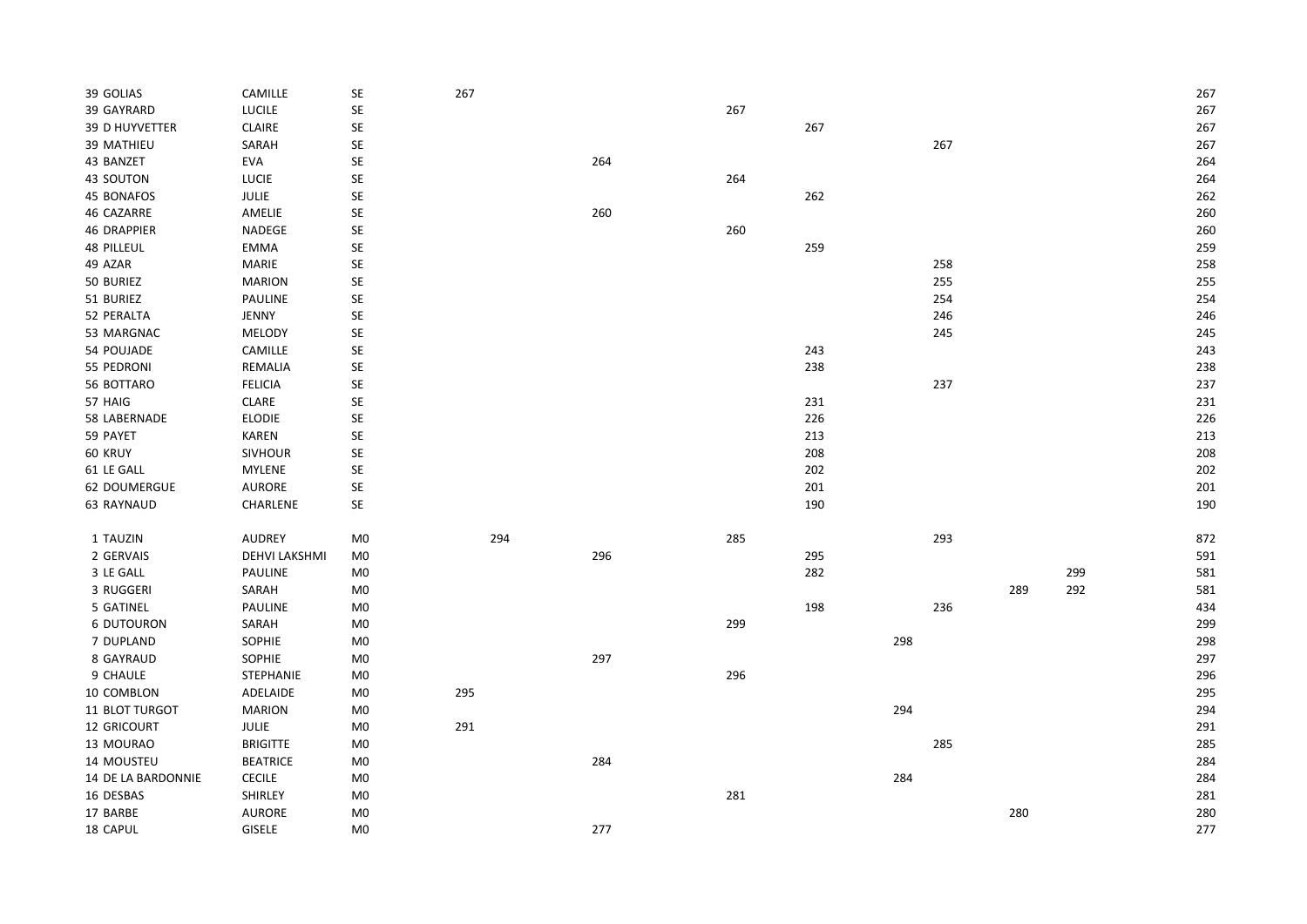| 19 ANDRIAMAHERIZO  | SARAH              | M <sub>0</sub> |     |     |     |     |     | 275 |     |     |     | 275  |
|--------------------|--------------------|----------------|-----|-----|-----|-----|-----|-----|-----|-----|-----|------|
| 20 CHAZAREIN       | CARINE             | M <sub>0</sub> | 274 |     |     |     |     |     |     |     |     | 274  |
| 21 GALLER          | <b>RUTH</b>        | M <sub>0</sub> |     |     |     |     |     |     | 269 |     |     | 269  |
| 22 COURTIAU        | <b>ELODIE</b>      | M <sub>0</sub> |     |     |     |     |     |     |     |     | 268 | 268  |
| 23 PEZE            | <b>MARION</b>      | M <sub>0</sub> |     |     | 267 |     |     |     |     |     |     | 267  |
| 24 GELLE           | <b>CECILE</b>      | M <sub>0</sub> |     |     |     |     | 264 |     |     |     |     | 264  |
| 25 TEIXEIRA        | <b>MANON</b>       | M <sub>0</sub> |     |     |     |     |     |     | 263 |     |     | 263  |
| 26 DREANO BOTSON   | ANGELINE           | M <sub>0</sub> |     |     |     | 259 |     |     |     |     |     | 259  |
| 26 DEL RIO GAY     | <b>ELISABETH</b>   | $\mathsf{M}0$  |     |     |     |     |     |     | 259 |     |     | 259  |
| 28 MARTIN          | <b>CECILE</b>      | M <sub>0</sub> |     |     | 255 |     |     |     |     |     |     | 255  |
| 28 PRUVOST         | <b>DELPHINE</b>    | M <sub>0</sub> |     |     |     |     | 255 |     |     |     |     | 255  |
| <b>30 MAUROUX</b>  | CARINE             | M <sub>0</sub> |     |     | 253 |     |     |     |     |     |     | 253  |
| 30 BERGER          | <b>ELODIE</b>      | M <sub>0</sub> |     |     |     |     |     |     | 253 |     |     | 253  |
| 32 PANDINI         | <b>ANNE SOPHIE</b> | M <sub>0</sub> |     |     |     |     |     |     | 252 |     |     | 252  |
| 33 BOBEE           | <b>MURIEL</b>      | M <sub>0</sub> |     |     | 251 |     |     |     |     |     |     | 251  |
| 34 BONVILA         | LAURE              | M <sub>0</sub> |     |     |     |     |     |     | 249 |     |     | 249  |
| 35 TESSIER MIKALEF | ALEXANDRA          | M <sub>0</sub> |     |     |     |     | 241 |     |     |     |     | 241  |
| 35 SIMONETTO       | MARIE LAURE        | M <sub>0</sub> |     |     |     |     |     |     | 241 |     |     | 241  |
| 37 GIRAUD          | <b>EMILIE</b>      | M <sub>0</sub> |     |     |     |     | 237 |     |     |     |     | 237  |
| 38 CHARAJAC        | LAURIE             | M <sub>0</sub> |     |     |     |     | 230 |     |     |     |     | 230  |
| 39 ROUGE           | LUCILLE            | M <sub>0</sub> |     |     |     |     | 209 |     |     |     |     | 209  |
| 40 ANGONIN         | CLAIRE             | M <sub>0</sub> |     |     |     |     | 207 |     |     |     |     | 207  |
| 41 BRUNI           | LAURY              | M <sub>0</sub> |     |     |     |     | 206 |     |     |     |     | 206  |
| 42 MEUNIE          | EMILIE             | M <sub>0</sub> |     |     |     |     | 200 |     |     |     |     | 200  |
| 43 CAUBET          | <b>AURELIE</b>     | M <sub>0</sub> |     |     |     |     | 196 |     |     |     |     | 196  |
|                    |                    |                |     |     |     |     |     |     |     |     |     |      |
| 1 MULLER           | JULIA              | M1             | 300 | 300 | 300 | 300 | 25  |     | 299 | 300 | 300 | 2124 |
| 2 DAUZAC           | <b>CELINE</b>      | M1             | 293 | 295 | 286 | 279 | 25  | 299 | 286 | 291 |     | 2054 |
| 3 PESO             | <b>CELINE</b>      | M1             |     | 287 |     | 272 | 265 | 281 | 287 | 288 | 287 | 1967 |
| 4 GAUGER           | <b>VIRGINIE</b>    | M1             | 278 |     | 262 |     | 260 | 282 | 247 |     | 285 | 1614 |
| 5 DA BROI          | SOPHIE             | M1             | 285 |     | 275 | 277 |     | 300 |     |     |     | 1137 |
| 6 ORTET            | MARIE              | M1             | 289 | 288 | 270 |     |     |     |     |     | 283 | 1130 |
| 7 MERIEAU          | <b>CECILE</b>      | M1             |     | 289 | 271 | 271 |     |     |     |     |     | 831  |
| 8 GICQUEL          | <b>RACHEL</b>      | M1             | 269 |     |     |     | 197 |     | 239 |     |     | 705  |
| 9 BERGERY          | SANDRINE           | M1             |     |     |     |     | 291 |     | 294 |     |     | 585  |
| 10 ORIEUX COSTA    | <b>ELODIE</b>      | M1             |     |     |     |     | 289 |     | 292 |     |     | 581  |
| 11 HUYNH           | <b>AUDREY</b>      | M1             |     | 280 | 256 |     |     |     |     |     |     | 536  |
| 12 DEPRETZ         | <b>CHRISTELLE</b>  | M1             | 297 |     |     |     |     |     |     |     |     | 297  |
| 12 TOUCHEFEU       | <b>MARIE LAURE</b> | M1             |     |     |     |     |     |     |     | 297 |     | 297  |
| 14 RENARD LECAT    | PASCALINE          | M1             |     |     | 287 |     |     |     |     |     |     | 287  |
| 14 VILLAIN         | <b>JULIETTE</b>    | M1             |     |     |     |     |     | 287 |     |     |     | 287  |
| 16 DUFFOUR         | SABINE             | M1             |     | 286 |     |     |     |     |     |     |     | 286  |
| 16 MARTINEZ        | <b>MARION</b>      | M1             |     |     |     |     |     |     |     | 286 |     | 286  |
| 18 TOUCHE          | <b>AUDE</b>        | M1             |     |     |     |     |     |     |     |     | 282 | 282  |
|                    |                    |                |     |     |     |     |     |     |     |     |     |      |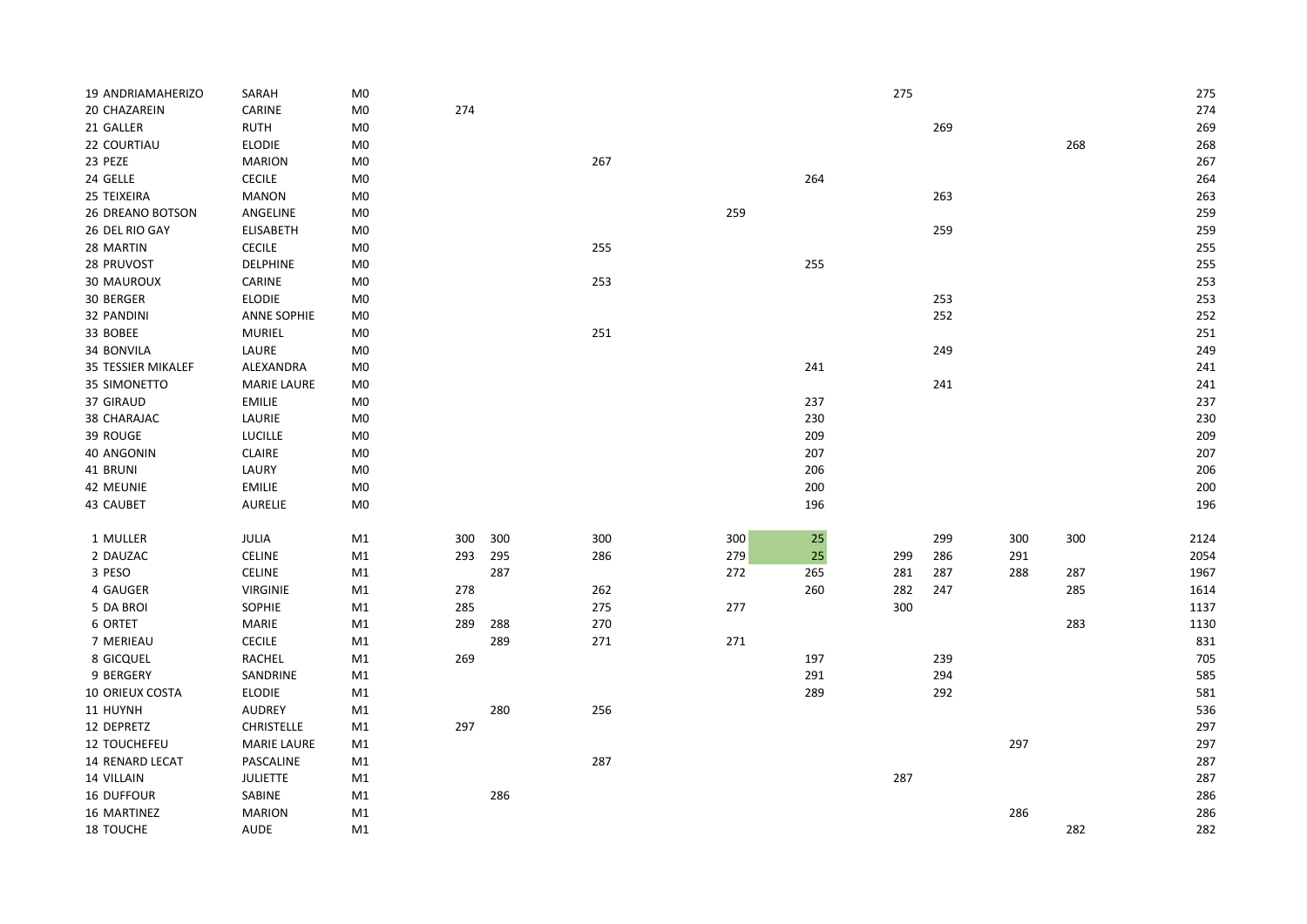| 19 CARIA            | PERRINE           | M1             | 280 |     |        |     |     |     |     |     |     | 280  |
|---------------------|-------------------|----------------|-----|-----|--------|-----|-----|-----|-----|-----|-----|------|
| 20 MARTIN           | ANGELIQUE         | M1             | 277 |     |        |     |     |     |     |     |     | 277  |
| 21 PINEAU           | ALINE             | M1             |     |     | 274    |     |     |     |     |     |     | 274  |
| 22 SOUBIRAN         | LAETITIA          | M1             |     |     | 273    |     |     |     |     |     |     | 273  |
| 22 VEZINET          | <b>STEPHANIE</b>  | M1             |     |     |        |     |     | 273 |     |     |     | 273  |
| 24 INZA             | CAMILLE           | M1             |     |     | 269    |     |     |     |     |     |     | 269  |
| 25 DUPIEU FIEUZAL   | MAGALI            | M1             |     |     | 268    |     |     |     |     |     |     | 268  |
| 25 MOLINIER         | GAELLE            | M1             |     |     |        | 268 |     |     |     |     |     | 268  |
| 27 DELSOL           | PASCALE           | M1             |     |     |        |     |     |     | 266 |     |     | 266  |
| 28 CUTXAN HANNOYER  | NATHALIE          | M1             |     |     |        |     |     |     | 260 |     |     | 260  |
| <b>29 TEOULIERE</b> | CELIA             | M1             |     |     |        |     | 252 |     |     |     |     | 252  |
| <b>30 VIGOUROUX</b> | LAURENCE          | M1             |     |     |        |     |     |     | 251 |     |     | 251  |
| 31 REVOLTE          | ALINE             | M1             |     |     |        |     | 245 |     |     |     |     | 245  |
| 32 DOMENGIE         | CELINE            | M1             |     |     |        |     |     |     | 242 |     |     | 242  |
| 33 AUBIN            | <b>CYRIELLE</b>   | M1             |     |     |        |     |     |     | 240 |     |     | 240  |
| 34 PERES            | MAGALIE           | M1             |     |     |        |     | 236 |     |     |     |     | 236  |
| 35 POUYLEAU         | <b>CHRISTELLE</b> | M1             |     |     |        |     | 227 |     |     |     |     | 227  |
| 36 DALL AGNOL       | INGRID            | M1             |     |     |        |     | 223 |     |     |     |     | 223  |
| 37 CHARAJAC         | SOPHIE            | M1             |     |     |        |     | 221 |     |     |     |     | 221  |
| 38 LECOQ            | <b>DOMITILLE</b>  | M1             |     |     |        |     | 220 |     |     |     |     | 220  |
| 39 SOMBRET          | HELOISE           | M1             |     |     |        |     | 217 |     |     |     |     | 217  |
| 40 FRENET           | SANDRA            | M1             |     |     |        |     | 204 |     |     |     |     | 204  |
| 41 SORIANO          | <b>BENEDICTE</b>  | M1             |     |     |        |     | 203 |     |     |     |     | 203  |
|                     |                   |                |     |     |        |     |     |     |     |     |     |      |
| 1 JOURDAN           | <b>STEPHANIE</b>  | M <sub>2</sub> |     | 284 | $25\,$ | 283 | 281 | 285 | 289 | 294 | 290 | 2031 |
| 2 KRANZER           | MARYSE            | M <sub>2</sub> | 286 | 282 | 266    |     | 257 |     |     | 283 |     | 1374 |
| 3 MILHAU            | <b>NOELLE</b>     | M <sub>2</sub> |     |     |        |     | 239 | 274 | 268 | 279 |     | 1060 |
| 4 MACCARIO          | VALERIE           | M <sub>2</sub> | 296 | 298 |        | 294 |     |     |     |     |     | 888  |
| 5 RAMPILLOU         | PASCALE           | M <sub>2</sub> |     |     | 292    | 290 |     | 292 |     |     |     | 874  |
| <b>6 BRAIDOTTI</b>  | SANDRA            | M <sub>2</sub> |     |     | 290    | 287 |     | 286 |     |     |     | 863  |
| 7 MATHY             | LAURENCE          | M <sub>2</sub> |     | 291 | 278    |     |     |     |     |     | 277 | 846  |
| 8 EDMOND            | SYLVIA            | M <sub>2</sub> | 276 | 279 |        | 262 |     |     |     |     |     | 817  |
| 9 CHENE             | SABINE            | M <sub>2</sub> |     |     | 257    |     | 248 |     | 281 |     |     | 786  |
| 10 DESMARRE         | ARMELLE           | M <sub>2</sub> |     |     |        |     |     |     | 288 | 299 |     | 587  |
| 11 DELBOSC          | SANDRINE          | M <sub>2</sub> |     |     |        | 291 | 287 |     |     |     |     | 578  |
| 12 CHAUVIGNE        | HELENE            | M <sub>2</sub> |     |     | 280    | 278 |     |     |     |     |     | 558  |
| 13 POIRAUD          | KARINE            | M <sub>2</sub> |     |     |        |     |     | 271 | 250 |     |     | 521  |
| 14 CIAGHI           | SEVERINE          | M <sub>2</sub> |     | 277 |        |     | 215 |     |     |     |     | 492  |
| 15 AEBY             | <b>MARIE AUDE</b> | M <sub>2</sub> |     |     |        | 257 | 216 |     |     |     |     | 473  |
| 16 DEVIERS          | CAROLE            | M <sub>2</sub> | 299 |     |        |     |     |     |     |     |     | 299  |
| 17 BARRAU           | SANDRA            | M <sub>2</sub> | 298 |     |        |     |     |     |     |     |     | 298  |
| 18 BIAU             | NELLY             | M <sub>2</sub> |     |     |        | 297 |     |     |     |     |     | 297  |
| 19 TIMMERMANS       | RAPHAELE          | M <sub>2</sub> |     |     | 294    |     |     |     |     |     |     | 294  |
| 19 NOUVELOT         | SEVERINE          | M <sub>2</sub> |     |     |        |     | 294 |     |     |     |     | 294  |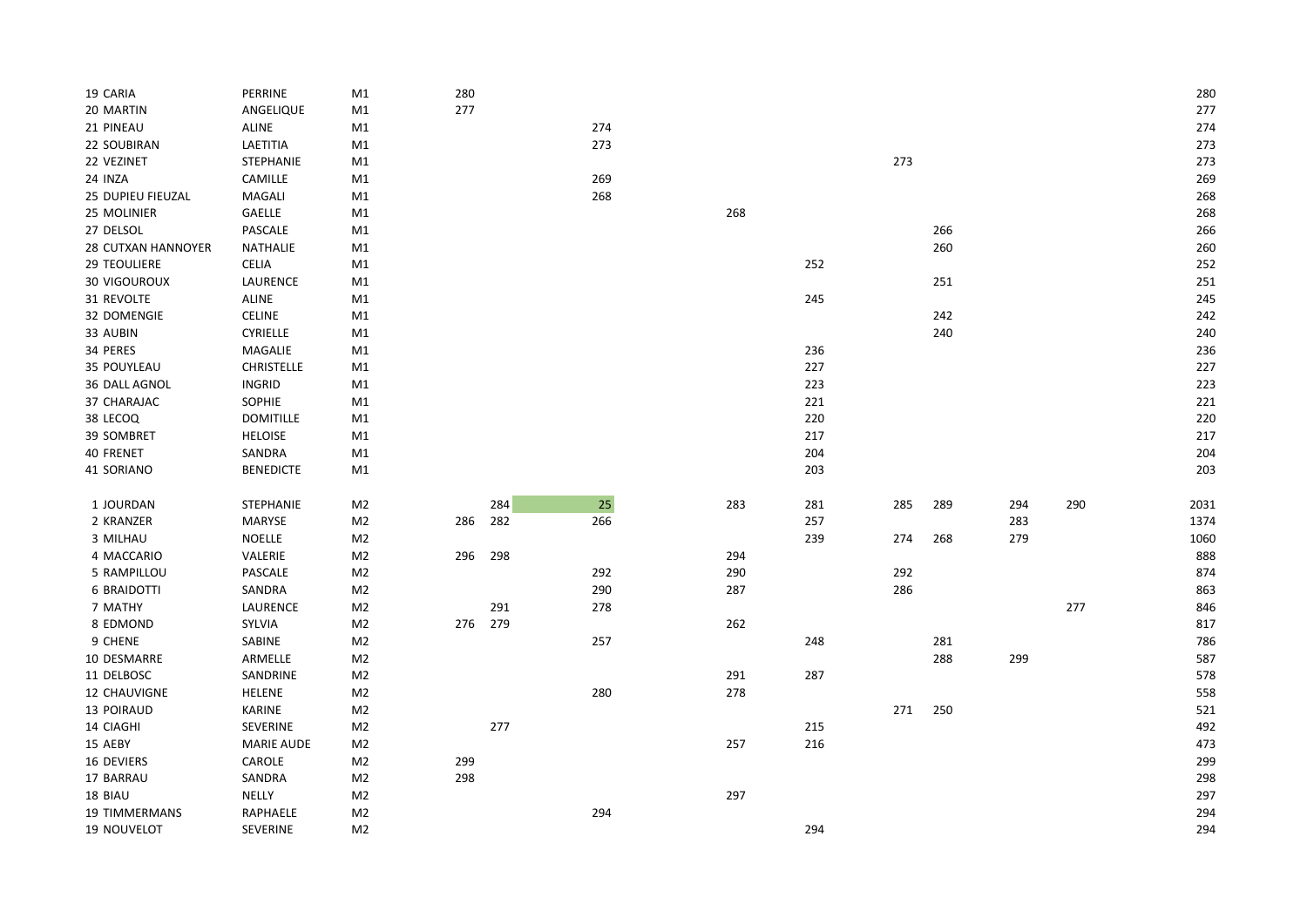| 21 FABRE              | <b>CECILE</b>     | M <sub>2</sub> |     |     |     |     |     |     |     | 292 |     | 292  |
|-----------------------|-------------------|----------------|-----|-----|-----|-----|-----|-----|-----|-----|-----|------|
| 22 ROUSSEAU TAVERNIER | <b>GWLADYS</b>    | M <sub>2</sub> | 288 |     |     |     |     |     |     |     |     | 288  |
| 23 MARTIN FERNANDEZ   | <b>ODILE</b>      | M <sub>2</sub> |     |     |     |     |     |     |     |     | 286 | 286  |
| 24 FORET              | SANDRINE          | M <sub>2</sub> | 284 |     |     |     |     |     |     |     |     | 284  |
| 24 DEILHES            | SOPHIE            | M <sub>2</sub> |     |     |     | 284 |     |     |     |     |     | 284  |
| 26 GIRAUD             | LAETITIA          | M <sub>2</sub> |     |     | 276 |     |     |     |     |     |     | 276  |
| 26 GRELAUD            | STEPHANIE         | M <sub>2</sub> |     |     |     |     |     |     | 276 |     |     | 276  |
| 28 BISCARO            | VALERIE           | M <sub>2</sub> |     |     |     |     |     |     |     |     | 272 | 272  |
| 29 COTTIN             | ALEXANDRA         | M <sub>2</sub> |     |     |     | 270 |     |     |     |     |     | 270  |
| 30 GASPAROUX          | <b>CHRISTELLE</b> | M <sub>2</sub> |     |     |     |     | 268 |     |     |     |     | 268  |
| 31 CATTEAU            | <b>CELYNE</b>     | M <sub>2</sub> |     |     |     | 265 |     |     |     |     |     | 265  |
| 32 PUECH              | CHRISTELLE        | M <sub>2</sub> |     |     |     |     | 263 |     |     |     |     | 263  |
| 33 SCHIFERLI          | RENATE            | M <sub>2</sub> |     |     |     |     | 261 |     |     |     |     | 261  |
| 34 BERGAMO            | <b>STEPHANIE</b>  | M <sub>2</sub> |     |     |     | 258 |     |     |     |     |     | 258  |
| 35 LAGAYE             | EMMANUELLE        | M <sub>2</sub> |     |     |     |     |     |     | 257 |     |     | 257  |
| 36 AUVERGNON          | <b>CELINE</b>     | M <sub>2</sub> |     |     |     |     |     |     | 256 |     |     | 256  |
| 37 GARCIA             | STEPHANIE         | M <sub>2</sub> |     |     |     |     | 253 |     |     |     |     | 253  |
| 38 CLERC              | CARINE            | M <sub>2</sub> |     |     |     |     |     |     | 238 |     |     | 238  |
| 39 LAMBERT            | <b>GERALDINE</b>  | M <sub>2</sub> |     |     |     |     | 235 |     |     |     |     | 235  |
| 40 DEL MISSIER        | VIRGINIE          | M <sub>2</sub> |     |     |     |     | 229 |     |     |     |     | 229  |
| 41 HUGUET             | CARINE            | M <sub>2</sub> |     |     |     |     | 222 |     |     |     |     | 222  |
| 42 DEVALLE            | SOLENE            | M <sub>2</sub> |     |     |     |     | 219 |     |     |     |     | 219  |
| 43 PIRAS              | <b>ISABELLE</b>   | M <sub>2</sub> |     |     |     |     | 199 |     |     |     |     | 199  |
|                       |                   |                |     |     |     |     |     |     |     |     |     |      |
| 1 BALESTIE            | SANDRINE          | M <sub>3</sub> | 292 | 290 | 282 | 276 | 286 | 291 | 290 |     |     | 2007 |
| 2 GUILLET             | VERONIQUE         | M <sub>3</sub> |     |     | 293 | 286 | 285 |     | 291 | 293 |     | 1448 |
| 3 MIAILHE             | PASCALE           | M <sub>3</sub> |     |     |     |     | 292 | 297 |     | 296 | 296 | 1181 |
| 4 PICART              | CELINE            | M3             | 268 | 281 | 258 |     |     |     | 265 |     |     | 1072 |
| 5 BOUCHOU             | LAURENCE          | M <sub>3</sub> | 275 |     |     | 261 |     |     |     |     |     | 536  |
| 6 LEVASSEUR           | CHANTAL           | M <sub>3</sub> |     |     |     |     | 296 |     |     |     |     | 296  |
| 7 GRAULET             | VERONIQUE         | M <sub>3</sub> |     |     |     |     |     |     |     |     | 294 | 294  |
| 8 BRUNEAU             | SOPHIE            | M <sub>3</sub> |     |     |     | 275 |     |     |     |     |     | 275  |
| 8 GRELAUD             | <b>MARTINE</b>    | M <sub>3</sub> |     |     |     |     |     |     | 275 |     |     | 275  |
| 10 DUBOIS             | GERALDINE         | M <sub>3</sub> |     |     |     | 274 |     |     |     |     |     | 274  |
| 11 DUPOURQUE          | SABINE            | M <sub>3</sub> |     |     |     |     | 273 |     |     |     |     | 273  |
| 11 SIGUR              | SANDRA            | M <sub>3</sub> |     |     |     |     |     |     |     |     | 273 | 273  |
| 13 BONNAIRE           | <b>CHRISTINE</b>  | M <sub>3</sub> |     |     |     |     | 271 |     |     |     |     | 271  |
| 14 GRASSY             | VERONIQUE         | M3             |     |     |     |     | 270 |     |     |     |     | 270  |
| 15 GUILLON            | <b>FREDERIQUE</b> | M <sub>3</sub> |     |     | 265 |     |     |     |     |     |     | 265  |
| <b>16 FONDRIEST</b>   | VALERIE           | M <sub>3</sub> |     |     | 263 |     |     |     |     |     |     | 263  |
| 17 FONVIEILLE         | MARYSE            | M <sub>3</sub> |     |     |     |     |     |     | 261 |     |     | 261  |
| 18 DOUKI              | VERONIQUE         | M <sub>3</sub> |     |     |     |     | 254 |     |     |     |     | 254  |
| 19 LAWRANCE           | <b>JULHE</b>      | M3             |     |     |     |     |     |     | 248 |     |     | 248  |
| 20 DRAPEAU            | <b>RACHEL</b>     | M <sub>3</sub> |     |     |     |     | 244 |     |     |     |     | 244  |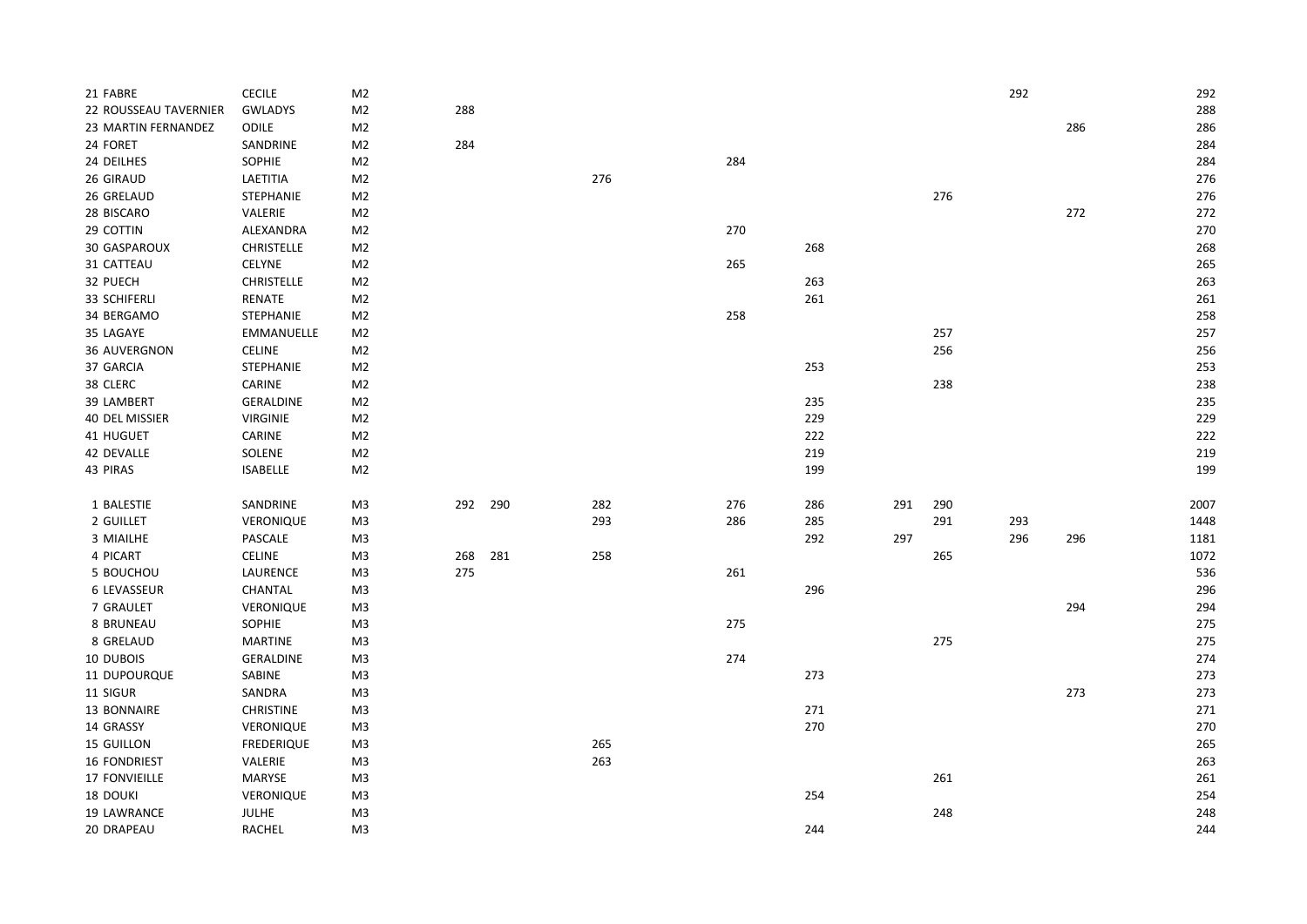| 21 RAMBEAU             | SYLVIE                 | M <sub>3</sub> |     |     |     |     |        |     | 243 |     |     | 243  |
|------------------------|------------------------|----------------|-----|-----|-----|-----|--------|-----|-----|-----|-----|------|
| 22 CLERGEOT            | <b>MARIE LAURE</b>     | M3             |     |     |     |     | 234    |     |     |     |     | 234  |
| 22 GIRARD              | SANDRINE               | M <sub>3</sub> |     |     |     |     |        |     | 234 |     |     | 234  |
| 24 CANON               | MARTINE                | M3             |     |     |     |     | 212    |     |     |     |     | 212  |
| 25 LORENZO             | SANDRINE               | M <sub>3</sub> |     |     |     |     | 205    |     |     |     |     | 205  |
| 1 BERTIN               | <b>VERONIQUE</b>       | M4             |     |     | 289 | 282 | 279    | 293 | 295 | 295 | 291 | 2024 |
| 2 LAMBERT              | <b>ISABELLE</b>        | M4             |     | 276 | 254 | 266 | $25\,$ | 276 | 272 | 278 | 276 | 1923 |
| 3 FRAYSSE              | <b>MARIE CHRISTINE</b> | M4             |     |     | 298 |     |        | 290 | 296 |     |     | 884  |
| 4 CHIOCCI              | KATIA                  | M4             |     |     |     | 256 |        | 272 |     |     |     | 528  |
| 5 LATAPPY              | <b>CHRISTINE</b>       | M4             |     | 285 |     |     | 232    |     |     |     |     | 517  |
| 6 BENECH               | <b>ROSELYNE</b>        | M4             |     |     |     |     |        |     |     |     | 293 | 293  |
| 7 VOLPATO STGENEZ      | <b>BERNADETTE</b>      | M4             |     | 292 |     |     |        |     |     |     |     | 292  |
| 8 LANNES               | <b>MARIE</b>           | M4             |     |     |     | 288 |        |     |     |     |     | 288  |
| 9 BINTEIN              | ANNIE                  | M4             | 283 |     |     |     |        |     |     |     |     | 283  |
| 9 CAPLAT               | CECILE                 | M4             |     |     |     |     |        |     | 283 |     |     | 283  |
| 11 JAGUENAU            | HAYETTE                | M4             |     |     | 281 |     |        |     |     |     |     | 281  |
| 12 BINTEIN             | MARIE CHRISTINE        | M4             | 279 |     |     |     |        |     |     |     |     | 279  |
| 13 JUSTE               | <b>NATHALIE</b>        | M4             |     |     |     |     | 276    |     |     |     |     | 276  |
| 13 DELPECH             | <b>CHRISTINE</b>       | M4             |     |     |     |     |        |     |     | 276 |     | 276  |
| 15 ROUSSEAU            | CAROLINE               | M4             |     |     |     |     |        |     | 273 |     |     | 273  |
| 16 CASTEX              | <b>BRIGITTE</b>        | M4             |     |     |     |     | 240    |     |     |     |     | 240  |
| 17 SENTEX              | <b>MONIQUE</b>         | M4             |     |     |     |     | 233    |     |     |     |     | 233  |
| 18 BOUVINET            | <b>CHRISTELLE</b>      | M4             |     |     |     |     |        |     | 232 |     |     | 232  |
| 19 TORRES              | LILIANA                | M4             |     |     |     |     | 193    |     |     |     |     | 193  |
| 1 VAN ZINNEN           | FABIENNE               | M5             | 287 | 283 | 261 |     | 25     | 277 | 277 | 284 | 281 | 1975 |
| 2 LEONARD              | SYLVIE                 | M5             | 271 | 275 | 250 |     | 194    | 270 | 244 |     |     | 1504 |
| 3 PEZET GONNET         | <b>CHRISTINE</b>       | M5             |     |     | 295 |     | 298    | 295 |     |     |     | 888  |
| 4 BRIOT                | CHANTAL                | M5             |     |     |     |     | 293    |     |     |     |     | 293  |
| 5 BERGER               | <b>ISABELLE</b>        | M5             |     |     |     |     |        |     |     | 290 |     | 290  |
| <b>6 CHALOUPY</b>      | <b>CHRISTINE</b>       | M <sub>5</sub> |     |     |     |     |        |     |     | 277 |     | 277  |
| 7 SOUQUES              | VERONIQUE              | M <sub>5</sub> |     |     | 272 |     |        |     |     |     |     | 272  |
| 8 LAGIER               | <b>ANTONIA</b>         | M5             |     |     |     |     |        |     |     |     | 270 | 270  |
| 9 PORTA                | <b>MARIE HELENE</b>    | M5             |     |     |     |     | 258    |     |     |     |     | 258  |
| 10 MIRAMONT            | SYLVIE                 | M <sub>5</sub> |     |     |     |     | 242    |     |     |     |     | 242  |
| 11 THEBAUT             | PASCALE                | M <sub>5</sub> |     |     |     |     | 218    |     |     |     |     | 218  |
| 12 BOURDIEU            | <b>JOCELYNE</b>        | M <sub>5</sub> |     |     |     |     | 189    |     |     |     |     | 189  |
| 1 CARRINI              | <b>MARIE CLAUDE</b>    | M <sub>6</sub> |     |     | 259 |     | 256    |     | 278 | 285 | 280 | 1358 |
| 2 MAMPRIN              | SIMONE                 | M6             |     |     |     | 273 | 272    | 279 |     |     |     | 824  |
| <b>3 BEN BOUHOUTET</b> | <b>NADINE</b>          | M6             | 290 |     |     |     |        |     |     |     |     | 290  |
| 4 SOULIE               | JOSIANE                | M <sub>6</sub> | 270 |     |     |     |        |     |     |     |     | 270  |
| 5 SUAREZ               | <b>JOCELYNE</b>        | M6             | 266 |     |     |     |        |     |     |     |     | 266  |